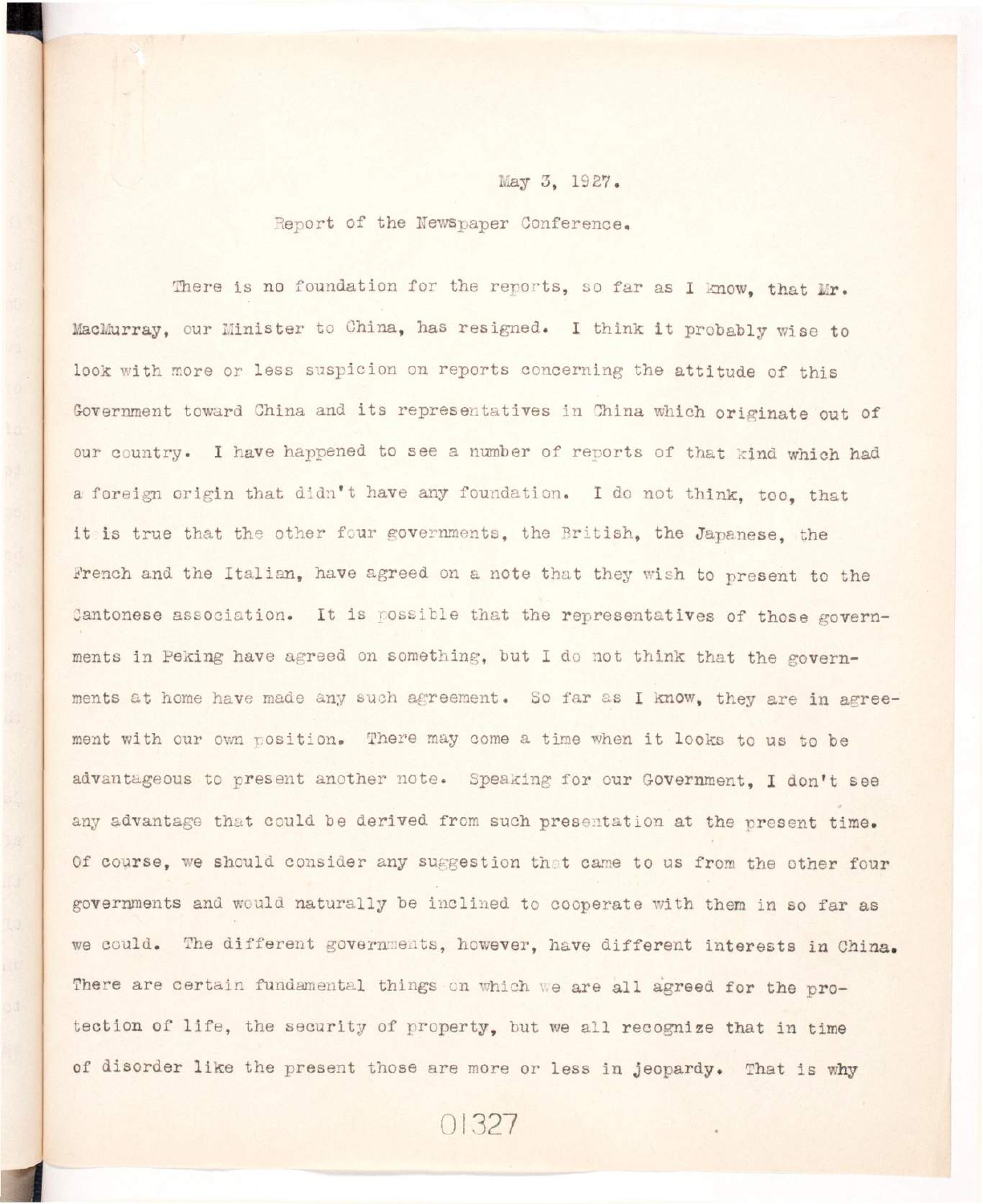we have sent out forces over to be prepared to extend protection to our own **nationals •** 

 $2.$ 

I do not anticipate that it is going to be necessary to have a special session of the Congress. I am asking, as the press has reported this morning, **for an increased response from the country to the appeal of the Red Cross. We**  raised, I think, over \$11,000,000 for the relief of suffering in Japan at the time they had the earthquake. I am very certain that our people will make a corresponding response to the appeal for relief of our own people. We are organizing the different departments to give such assistance as they can. The Secretary **of War i s going down to that region. Mr. Hoover i s going with him. I have**  requested the Secretary of War to have the Engineer Corps and the Mississippi River Commission make a special report to me on the problems that have arisen as a result of the present flood, which will be done before Congress convenes. and will be accessible to Congress for their information, and I shall also have the benefit of it in deciding what recommendations may necessarily be made to the **Congress.** 

I am not expecting at the present time to make any personal inspection of the flood area. Of course, if I went down there now I wouldn't be able to see much of anything of it. I could only go up and down the river in a boat. That wouldn't enable me to make much of an inspection. Perhaps in some small boat I could get outside the main current, but it wouldn't be possible to get any information that I think would **EUXKESBEK**d increase the knowledge very much of what

01328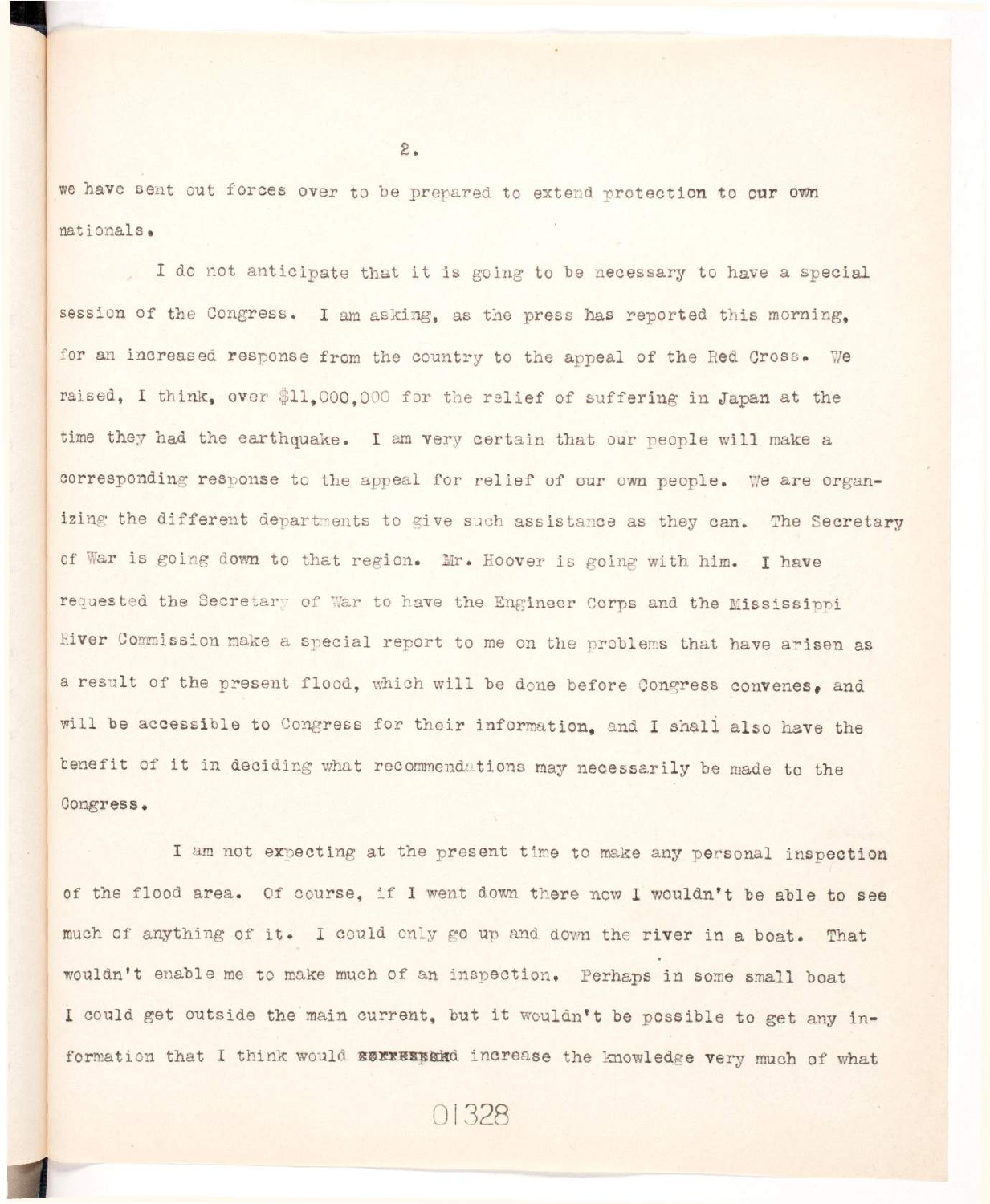I have as the result of reports.

**I haven't made any further determination about the appointment of judges and I haven't made any decision yet about where I may spend the summer.**  I am expecting to send Mr. Starling of the Secret Service force into the West **within a day or two to inspect some of the places to which I have been invited . As you know, I have to have a place for myself and my family, my servants, a**  place for an office, and there has to be some accommodations for my office force and accommodations for the press representatives, the writers and the picture men. I should like to have hotel accommodations --

Question: Would it be possible for you to tell us how far West you will go on this trip?

President: I don't know. It will depend on the report I get from **Colonel Starling .** 

**Question: I thought perhaps you had a highwater mark-**

President: Somewhere in the Middle West. There are some very attractive places in Wisconsin, Minnesota, a very attractive place in Iowa, in South Dakota, and in Colorado. Now that isn't an exclusive list of those places **that are attractive . My dispositio n would be to locate myself somewhere this**  side of the Rocky Mountains, perhaps on the slope that rises up to them, **perhaps i n Wisconsin or Northern Minnesota. There i s a very good place on Lake**  Minnetonka that I am going to have inspected, and a place in the Black Hills, **places around Colorado Springs. As I have indicated before, I want to get within** 

01329

 $3.5$